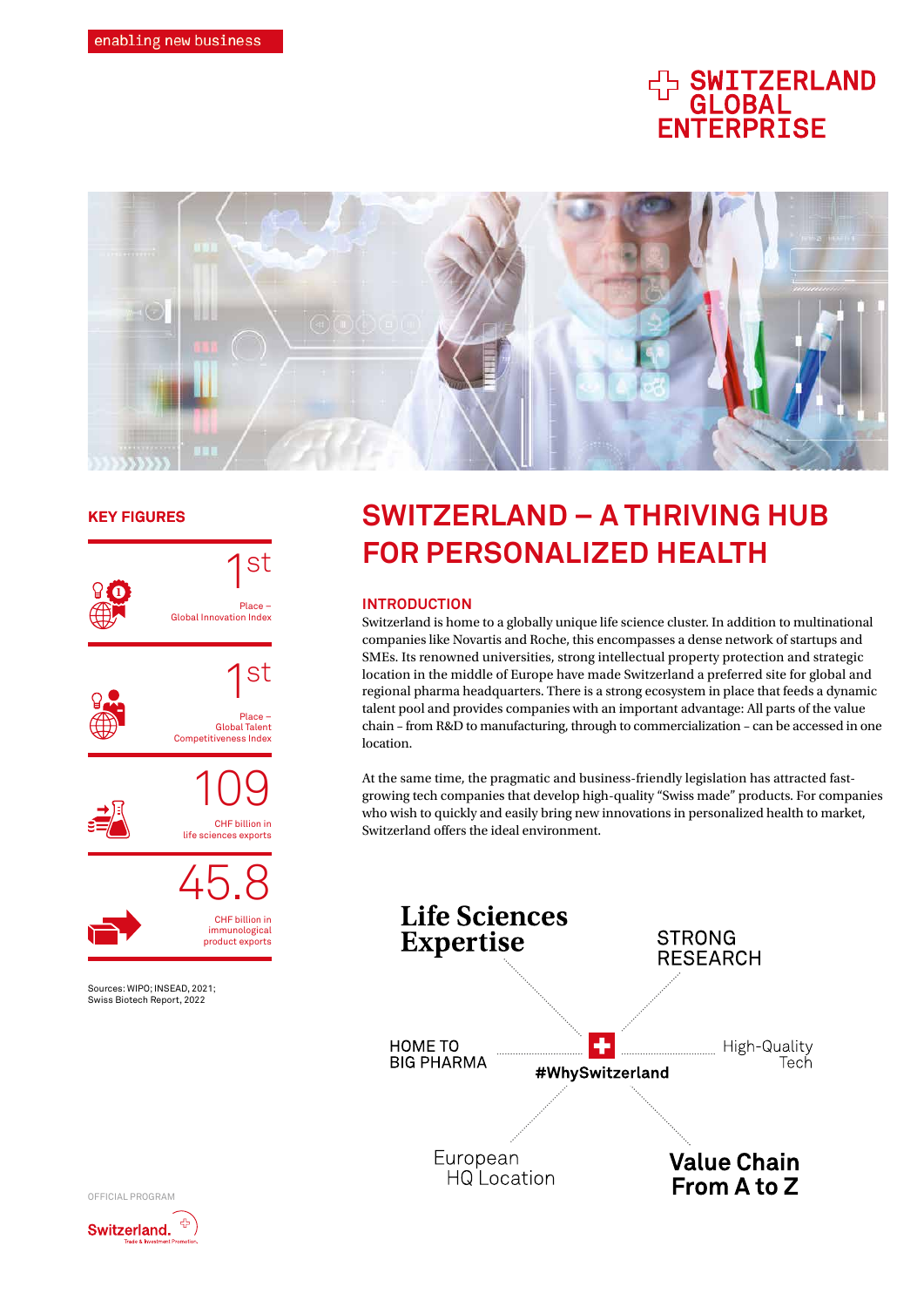### **THE ADVANTAGES OF SWITZERLAND**

#### **1. High Innovation Output**

A steady stream of highly qualified talent and scientists in Switzerland make a significant contribution towards developing new medicines. The framework conditions are also in place: The Swiss healthcare system supports the introduction of new medicines and, in doing so, offers companies access to a sophisticated test and sales market.

#### **Why Switzerland:**

- Switzerland is among the countries with the **highest spending on R&D in relation to its GDP** with private companies contributing almost two-thirds. This pays off: For over a decade, the country has been **topping the Global Innovation Index** (WIPO), which compares 132 countries worldwide.
- The two Swiss polytechnics ETH Zurich and EPFL and other **firstclass Swiss research facilities** regularly rank among the best in the world (QS World University Ranking, Shanghai Jiao Tong Ranking, THE University Ranking).
- In terms of the number of **patent applications** per capita, Switzerland occupies a leading position on the European Patent Index 2021 (EPO). Switzerland's strengths lie in the fields of health technologies and biotechnology. Its effective and modern **patent protection** enables the pharmaceutical industry to invest profitably in R&D of innovative medicines.
- The close relationship between science and industry in Switzerland is unique. Established research institutes drive innovation together with companies and institutions. Each institute at university and college level has a coordination office for **cooperation with the private sector**. The Swiss Innovation Promotion Agency **Innosuisse** makes significant financial contributions to R&D projects in which companies cooperate with non-profit research organizations.

#### **2. Life Sciences Value Chain in One Place**

With its long tradition in life sciences and a strong infrastructure in advanced manufacturing, Switzerland offers a dense and experienced network of peers, universities and suppliers over a geographically manageable terrain. It is precisely because Switzerland is a small country that industry benefits from this experienced cluster along the entire value chain to develop, produce and market new products and services all in one place.

#### **Why Switzerland:**

- With its unique ecosystem of innovative startups, multinational pharmaceutical giants such as Roche, Novartis, Bayer or Abbott and world leading research institutes and hospitals, the **Basel Area** is continuously growing its network of digital health innovators. The **DayOne initiative** aims to foster collaboration across disciplines and industries in precision medicine and digital health. Basel is the **host city of Intelligent Health AI and the BioDataWorld Congress**, two of the world leading conferences for health data science.
- Stretching from the Canton of Valais to Geneva and as far north as Neuchâtel and Bern, **Switzerland's Health Valley** is a dense network of more than 1,000 companies and 35,000 talents collaborating with 500 research labs to further life sciences. **Campus Biotech in Geneva** is a center of excellence for research in biotechnology. **Biopôle Lausanne** is an innovation-oriented life sciences campus comprising an incubator, StartLab and a digital health program. In **Valais**, **BioArk** supports SMEs and startups in transforming their projects into industrial and commercial reality and in developing their business. The **Swiss Institute for Translational and Entrepreneurial Medicine** (sitem-insel) in Bern works on unlocking "bench to bedside" innovation.
- While the **Greater Zurich Area** is home to large pharmaceutical companies like Biogen, Johnson & Johnson, or Amgen, its ecosystem offers a fertile environment especially for early-stage life sciences companies. In the **Bio-Technopark**, for instance, over 50 companies and many institutions have settled on an area of 55,000m². These include startups such as Cutiss, Biognosys and Neurimmune, Roche with its Innovation Center, or DiNAQOR with its gene therapy platform. Companies also benefit from the proximity to **ETH Zurich** and the **University of Zurich**, who support research activities such as NEXUS, Wyss Zurich, Loop Zurich, or the Zurich-Basel Personalized Health Alliance.



"Our headquarters in Basel is the key to our successful growth. With its dense cluster of top companies in the health sector and ICT, teaching hospitals and universities, the Basel region offers not only a large customer base, but also access to a qualified and diverse talent pool."

IAN RENTSCH Former CEO Clinerion, Basel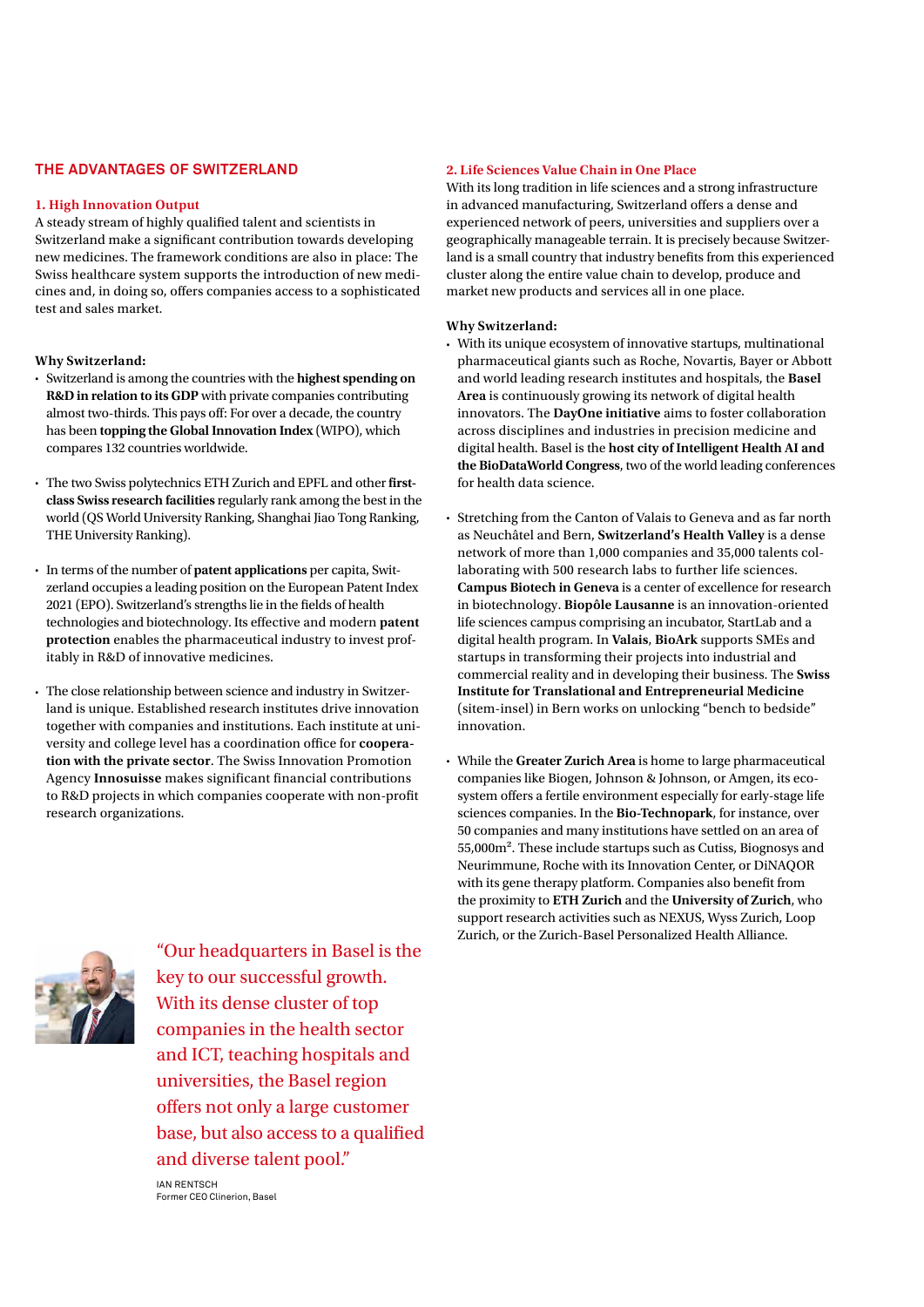#### **3. Strategic Location in the Heart of Europe**

With its strong life sciences clusters and a business-friendly environment, Switzerland has become a favored headquarter location for pharmaceutical companies expanding into Europe for the first time. Its thriving ecosystem provides partnering and licensing opportunities, and the country's geographical position helps access the European market efficiently.

#### **Why Switzerland:**

- Free trade agreements with the EU/EFTA and 43 other countries, including China, Canada, and Japan, provide **access to the most important export markets**.
- Switzerland offers **direct access to Europe**, its main trade partner. Various agreements to liberalize the market create almost equal access to the European single market. These agreements make it easy for companies from Switzerland to **tap into a market of almost 500 million consumers**.
- Switzerland shares a border with three of the four largest European markets: Germany, France and Italy. Their languages are also national languages of Switzerland, which many inhabitants speak fluently in addition to English. Because it provides great **diversity** within a very small area, Switzerland is also perfectly suited as a **test and sales market.**
- With Roche and Novartis, headquartered both in Basel, **two out of the top five global pharma players** call Switzerland their homebase.

#### **4. First-Class Technology**

Swiss authorities are pragmatic and business-friendly, which has led to pioneering regulations in the field of emerging technologies such as blockchain, robotics, or AI. This has attracted global talent and fast-growing tech companies that develop high-quality products.

#### **Why Switzerland:**

- Swiss products and services have enjoyed a very good reputation around the world for a long time. Customers associate **Swissmade** products with reliability, the highest quality, longevity and technological superiority. The same is valid for Swiss-made software and algorithms.
- Proximity to cutting-edge research is one important reason why renowned **technological companies such as Google, IBM, Sony or Microsoft** run their AI research from Switzerland. This paves the way for innovative **partnerships that combine a traditionally strong life sciences cluster with top notch expertise in artificial intelligence**.
- As a result of the high quality of life and excellent working conditions, Switzerland is highly attractive for foreign qualified staff and managers. The presence of regional headquarters and global AI labs further fuels a **talent pool** that is highly sought after.



**AI IN HEALTHCARE INITIATIVES** 

- The **Center for Artificial Intelligence in Medicine (CAIM)** is a new platform for research, teaching and transfer of medical technologies using AI. It was founded by the University of Bern and the Inselspital, Switzerland's largest university hospital.
- The **Swiss Personalized Health Network (SPHN)** is a national initiative in collaboration with the Swiss Institute of Bioinformatics (SIB) that aims to make health data accesible for research.
- The **Swiss Digital Health Association** promotes and supports digital and technological innovation in the Swiss healthcare sector. It aims to create a dynamic ecosystem by encouraging cross-disciplinary collaborations, bringing together academic, scientific, medical, technological, economic and industrial expertise.
- In October 2019, the Swiss pharmaceutical giant Novartis established the **Novartis AI Innovation Lab** with Microsoft as a strategic partner. The lab is developing intelligent and personalized therapies and aims at accelerating the development of transformative medicines.

Source: Swiss Biotech Report, 2020

**Swiss Performance in Global Context**

% world-class patents

(This list is not conclusive.)